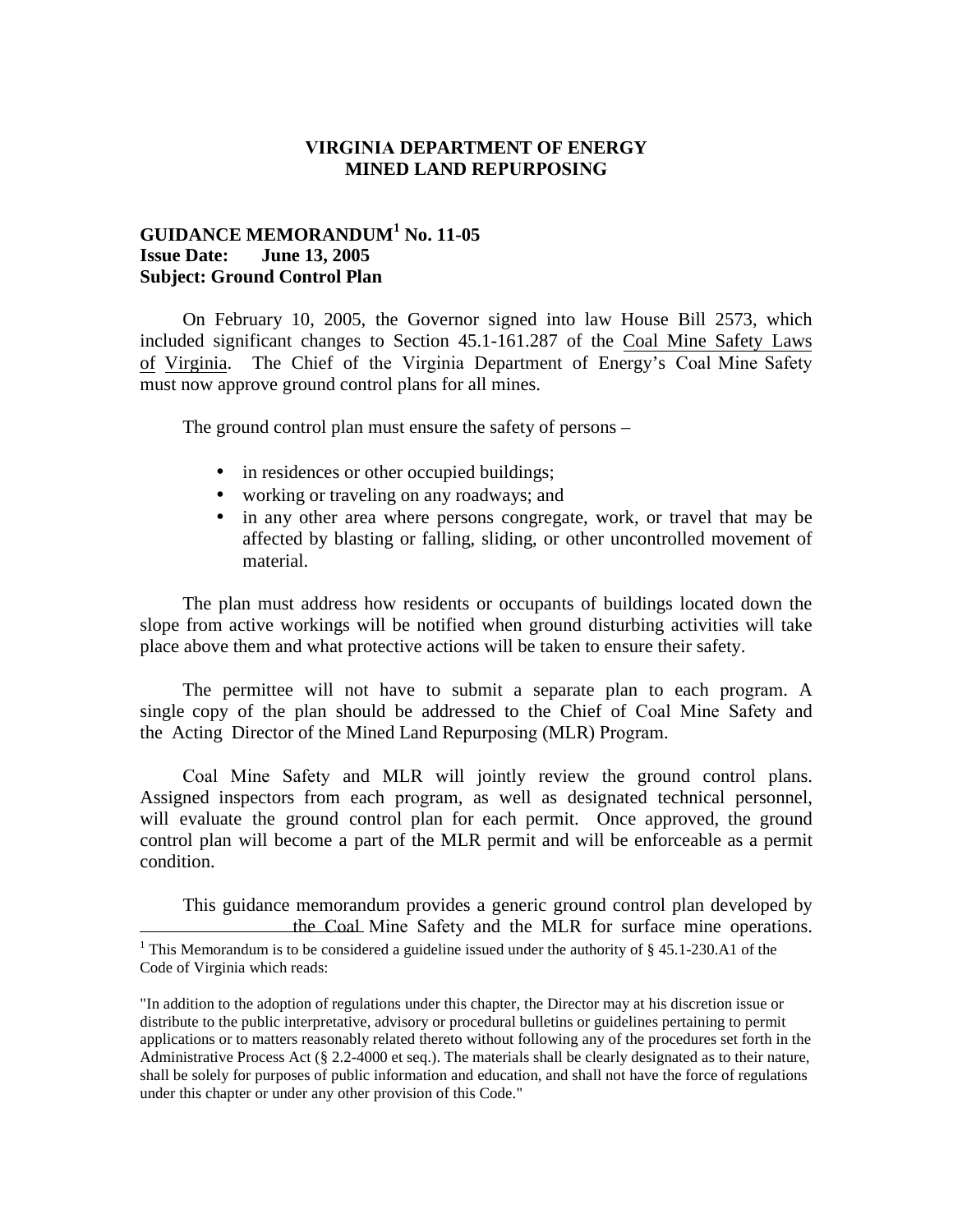Surface mine permittees may choose to pattern their own plans after this generic plan or submit one of their own design.

Any plan submitted must address each requirement detailed in the generic ground control plan, in particular those pertaining to working in "red zones<sup>2</sup>". Maps should be submitted in "*dwg*" format to facilitate review.

Red zones, integral parts of the ground control plan, must be shown on the surface mine map that the permittee must submit with the ground control plan. The updated map must meet the requirements of Section 45.1-161.64 of the Coal Mine Safety Laws of Virginia, as amended. The permittee should make his own determination of the location of the red zones; however, Coal Mine Safety and MLR will jointly evaluate the plan and red zone designations for adequacy.

Should the permittee or his representative have any questions or problems developing the ground control plan, please contact the assigned Coal Mine Safety inspector or call a Coal Mine Safety roof control specialist at Big Stone Gap (276 523-8229) or Keen Mountain (276 498-4553). Should you have any questions regarding road classifications, please contact the MLR Manager (276 523-8100).

 $2^2$  Red zones, as defined by the generic plan, are work areas that represent a potential hazard to the public.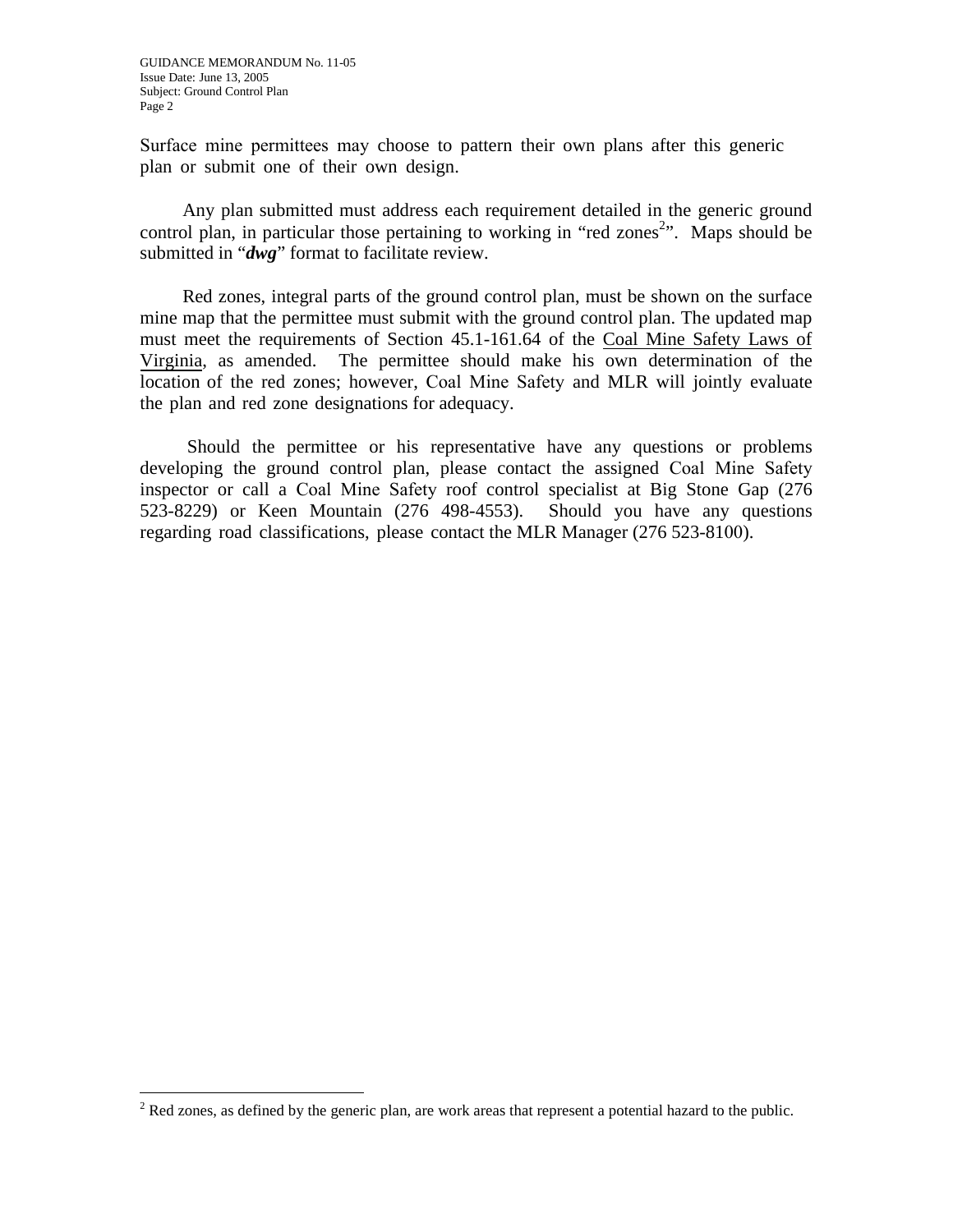GUIDANCE MEMORANDUM No. 11-05 Issue Date: June 13, 2005 Subject: Ground Control Plan Page 3

# **Generic Ground Control Plan**

## **Cover Letter:**

**From:** Provide company name, mine name, business address, city, state, zip code, and date.

**Address to:** Chief, Coal Mine Safety and Acting Director, Mined Land Repurposing 3405 Mountain Empire Road Big Stone Gap, VA 24219

**Subject:** Ground Control Plan, **Company Name, Mine Name,** Mine Index No. **\_\_\_,**  MSHA No. **\_\_\_\_,** MLR Coal Surface Mining Permit No. **\_\_\_\_\_\_** 

In compliance with Section 45.1-161.287.A of the Coal Mine Safety Laws of Virginia, as amended, the following Ground Control Plan is submitted for the above referenced mine.

**Name Title** 

# **Ground Control Plan Template**:

**\_\_\_\_\_\_\_\_\_\_\_\_\_\_\_\_\_\_\_\_\_\_\_\_** 

**1. General Information:**

Company Name Mine Name or Number

MSHA Number MLR Permit No. Mine Index Number

**2. Auger/Highwall Miner General Information (if applicable):**

Company Name Mine Name or Number

MSHA Number Mine Index Number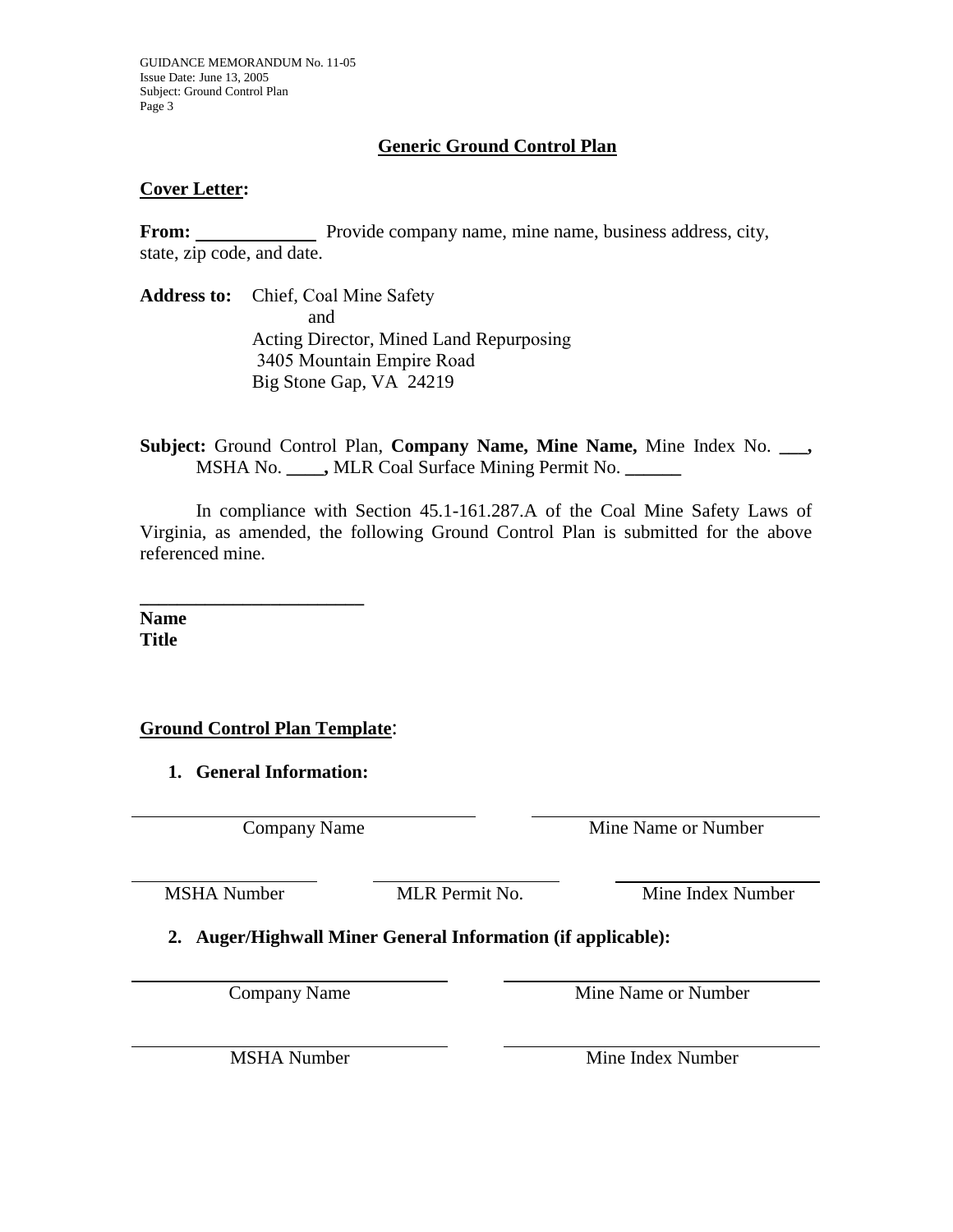#### **3. Type of Operation (check all that apply):**

| Surface Mine Auger    |  | $\Box$ Highwall Miner $\Box$ Face up for Deep Mine |
|-----------------------|--|----------------------------------------------------|
| 4. Seams to be Mined: |  |                                                    |
| Seam                  |  | Comments                                           |
|                       |  |                                                    |
|                       |  |                                                    |
|                       |  |                                                    |

Attach a sketch showing a cross section of the highwall, coal seams being mined, bench widths, highwall angle, safety benches, and other pertinent information.

#### **5. Tree removal**

- a. Highwalls, including existing highwalls, will be cleared of all trees, brush, and loose material that create a hazard to workers.
- b. Persons having to work in close proximity to the top of a highwall to remove trees, brush, or loose material will be secured by a harness/belt and rope (or similar device) or work will be done utilizing equipment designed to do such work.
- c. Trees that need to be removed that have a potential to contact energized power lines will be removed in a manner that does not expose workers to contact with such lines. This may include using cables, ropes, or deenergizing the electrical power from the lines. The owner of the power line will be notified prior to work being performed and in the event of any damage to the power line.

### **6. Highwall and Spoil Banks**

- a. Pit widths will be designed in such a manner to allow for safe operation of all the equipment used in the pit.
- b. The highwall will be sloped back at least  $\equiv$  degrees<sup>3</sup> past the vertical. Existing highwalls and pre-split highwalls are exempt from this standard.
- c. Loose material will be removed, using appropriate equipment, from the highwall as it is exposed.
- d. Safety benches and other no less effective control measures will be used where the highwall is susceptible to material sloughing.

<sup>&</sup>lt;sup>3</sup> Recommend at least 5 degrees.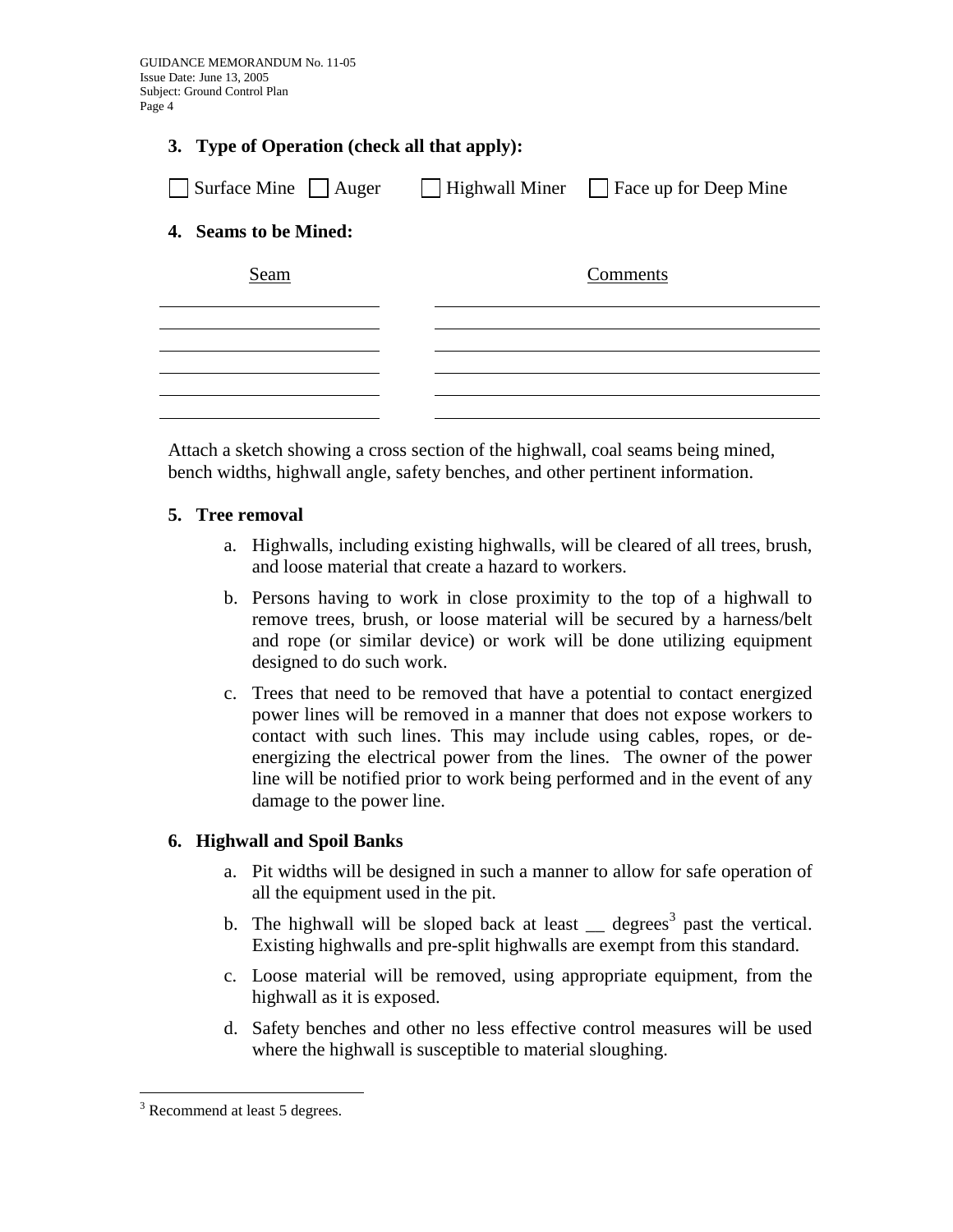- e. Equipment operated where there are hazards from highwalls will have adequate protection from falling material.
- f. When a drill or other equipment must operate at the base of a highwall, the operator will, where practical, position the drill so that the cab is not located directly against the wall.
- g. Operating equipment near highwalls and spoil banks, such as loading haulers, will be performed in a manner so that the equipment operator is positioned in the safest location.
- h. Spoil banks will be moved in a manner that does not create an overhang that exposes workers to hazards from falling or sliding material. Dozers or other equipment will be used to break down the upper portion of spoil banks in order to prevent overhangs and other hazards.
- i. Spoil banks adjacent to all active mining pits, where equipment and men are exposed, will be constructed on a safe slope and in such a manner to protect persons from falling or sliding material. Where spoil banks become so steep that hazardous conditions exist for equipment and men working under them, action will be taken immediately to correct the hazardous condition.
- j. The surface foreman will examine highwalls and spoil banks for hazardous conditions prior to maintenance personnel and other personnel, such as blasters, surveyors, or coal samplers entering the assigned work area near a highwall or spoil bank.

# **7. Roadways**

- a. Haul roads, including roads used for the removal of coal from pits, to the extent possible, will be constructed a safe distance away from highwalls, to minimize exposure to falling or sliding materials.
- b. Roadways that are exposed to upslope dumping or pushing of material will be protected by effective means to ensure the safety of vehicles traveling on the roadway.
- c. Spoil banks adjacent to active roads will be maintained in such a manner to protect persons from hazardous conditions.

# **8. Mine Map**

- a. A map will be maintained at the mine site showing residences and other occupied buildings, and public or private roads that may be affected by mining activities.
- b. The map will be kept up to date with temporary notations to indicate updates of gas wells, gas lines, and other potentially mine affected changes.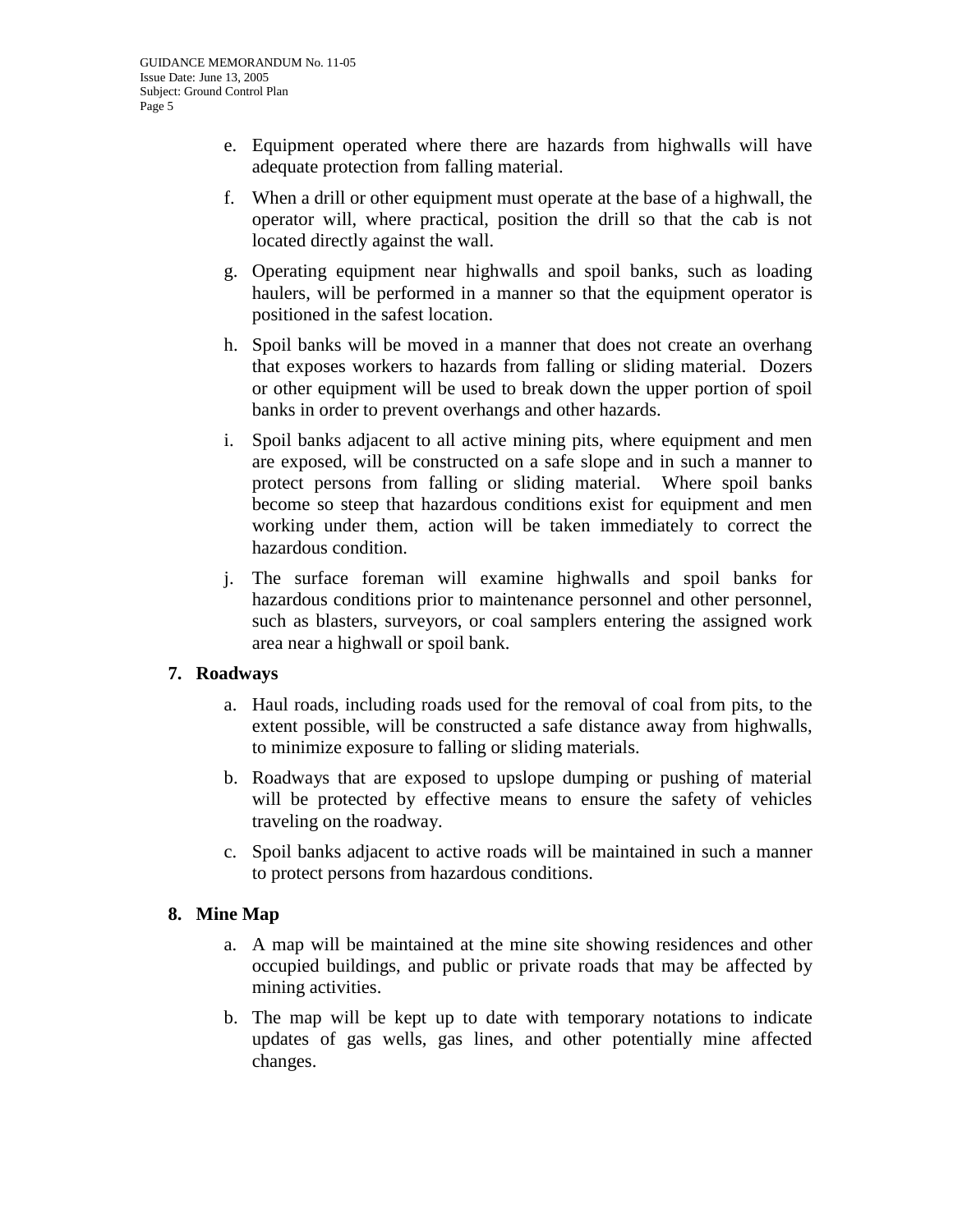- c. All red zone areas (work areas that represent a potential hazard to the public safety) of the operation will be clearly identified or marked on the map by highlighting or other no less effective means.
- d. The surface mine map will be updated every six months and certified by a registered professional engineer or certified land surveyor.
- e. All foremen will be familiar with the contents of the map, the outer perimeter boundaries of the permit area, and the red zones.

### **9. Working In or Around Red Zones**

- a. Warning signs, flagging, or other no less effective means will be used to mark work areas that are designated red zones. The method used to mark these work areas will be distinctively different from other warnings and markings utilized at the mine site.
- b. Berms, fencing, or other barrier protection will be used to contain materials that could potentially move down the slope from red zones. In locations where berms, fencing, or other barrier protection cannot be used or is not practical, spotters will be used to control work such that all material is prevented from rolling, slipping, or sliding down slope. **No work will be performed in red zones without these precautions in place and employed**.
- c. Work activity in red zone areas will be conducted in a safe manner using proper equipment for the work being performed.
- d. Residents or occupants of other buildings down the slope from red zones will be notified by personal contact or by written notice conspicuously attached to the residence or building at least three hours and no more than 24 hours prior to beginning such work. This notification is to include the type of work that is planned, the length of time the work is expected to last, and the safety measures that will be used. A record of the notification will be recorded in the on-shift report of the mine or a record book (designated for that purpose) and be maintained at the mine site.
- e. When blasting in red zone areas, blasting procedures will be modified such as reducing poundage, reducing the number of shots, reducing the depth and size of drill holes, changing the free face direction, using electronic detonation, or implementing other measures to control the potential for damage.
	- i. Such safety measures taken when blasting in red zone areas will be documented in the blasting logbook.
	- ii. Residents affected by blasting in red zone areas will be given notification of the blast at least three hours and no more than 24 hours prior to the blast. This notification is to include the planned blasting activities, the safety measures that will be used, blasting signals, and precautions the residents should take. (**NOTE: These**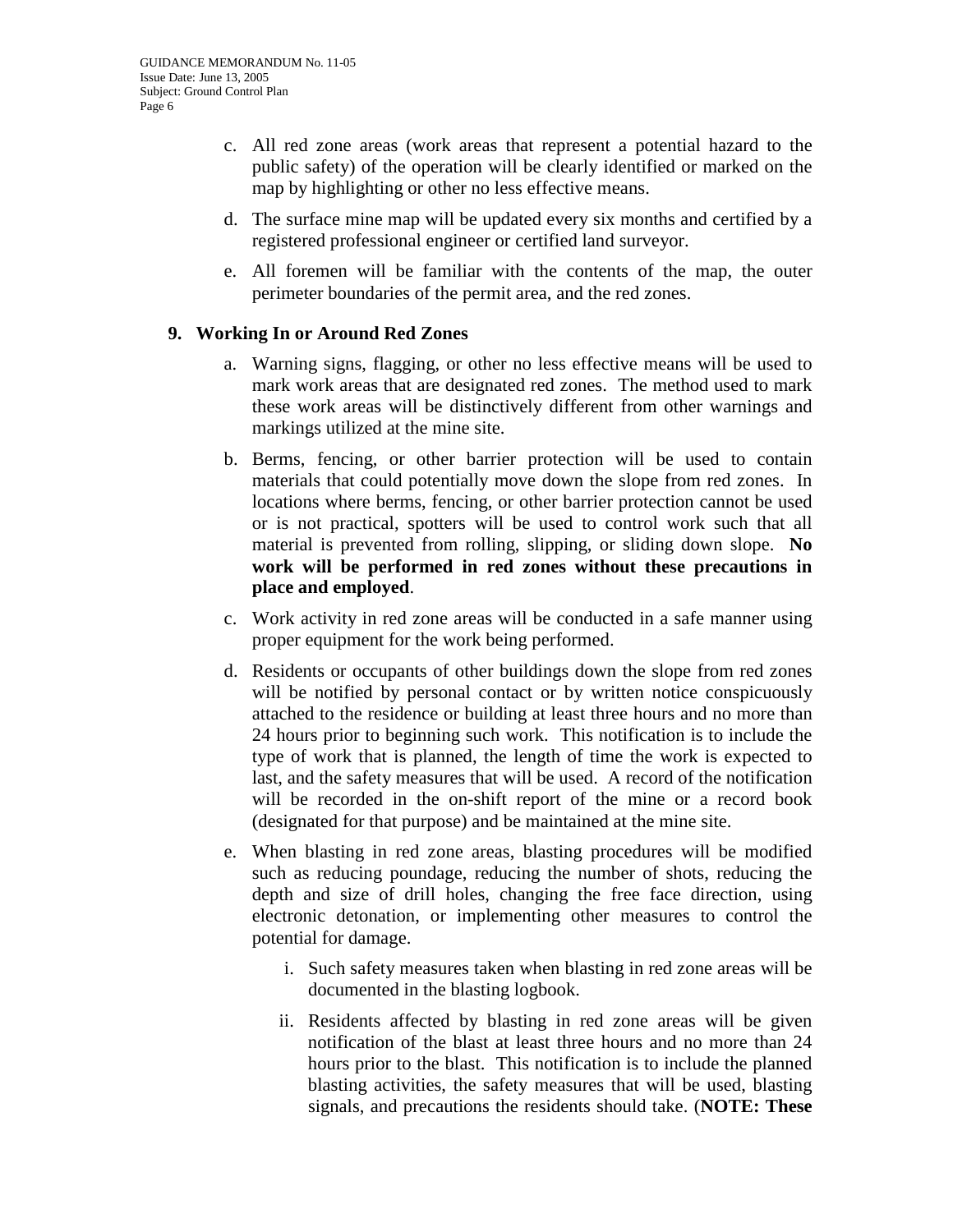### **measures will be in addition to the permit's standard blasting notification/signals**.)

iii. Notification of residents will be documented in the blaster's logbook or a record book (designated for that purpose) that shall be maintained at the mine site.

#### **10. Auger/highwall miner operation**

- a. Type of Auger/Highwall Miner:
- b. Diameter/Width:
- c. Maximum Cut Depth:
- d. Minimum Web Width:
- e. If a hazardous condition exists in an area being augered or mined, the condition shall be corrected or the machine moved to a safe location.
- f. Should a work area become fogged in or if other weather conditions exist to the degree that the highwall cannot be safely evaluated and monitored, work shall cease in that area or be moved to a safe area.
- g. When augering where auger holes may mine together, especially on points, extra precautions will be taken to leave the size of webbing adequate to prevent caving.
- h. Attach sketch(es) to show the details of the auger/highwall miner operation.

### **11. Training/Documentation**

- a. The contents of the plan and the mine map will be reviewed with all newly employed miners. The surface foreman will ensure that all newly employed miners are familiar with the contents of the plan prior to allowing them to work.
- b. The contents of the plan and the mine map will be reviewed with all miners immediately after approval and during annual re-training.
- c. The applicable contents of the plan will be reviewed with all employees immediately prior to starting work in red zones. The surface foreman will ensure that the employees are aware of the red zones and are familiar with the requirements of the plan and the contents of the mine map.
- d. A record of the training required under this section will be maintained at the mine and be open for inspection for a period of one year. A record of the training required under paragraphs "a" and "b" of this section will be recorded on the MSHA 5023 form by checking the "other" box and indicating the type of training provided. A record of training required by paragraph "c" of this section will be recorded in the on-shift book or other